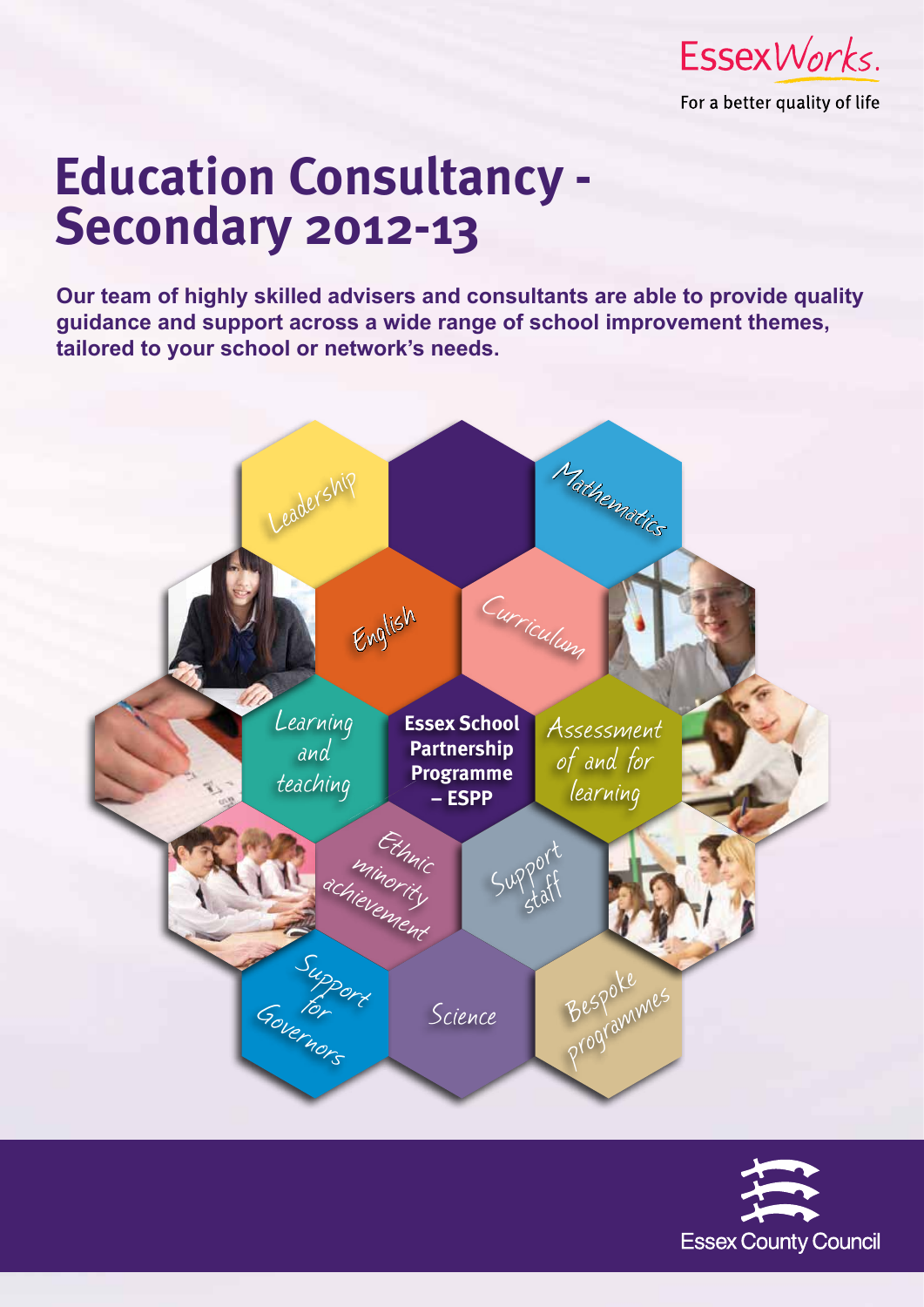#### **A school performance partner to support with:**

**Essex School Partnership Programme – ESPP**

**Headteacher performance management Data analysis Supporting school self evaluation Support for Ofsted Inspection Tailored support (one to five days)**

**We can provide support for any of the following school improvement priorities:**

# English

- Annual subject leadership subscription, including attendance at Subject Leader **Network**
- Improving accuracy in writing: phonics, grammar and spelling
- Literacy across the curriculum: meeting Ofsted requirements
- Ensuring and sustaining progress in reading (KS2-4)
- Ensuring and sustaining progress in writing (KS2-4)
- Addressing the needs of vulnerable learners - below Level 4
- Supporting non-specialists and returning teachers in English
- Developing subject leadership
- Ensuring and sustaining progress in speaking and listening (KS2-4)
- Training for one-to-one tutors in English

### Mathematics

- Annual subject leadership subscription, including attendance at Subject Leader **Network**
- Developing subject knowledge
- Effective teaching for learning in mathematics
- Mathematics across the curriculum
- Effective guided group sessions
- Addressing the needs of vulnerable learners - below Level 4
- Supporting non-specialists in teaching of mathematics
- Developing subject leadership
- Training for one-to-one tutors in maths

# Leadership

- Developing leadership skills
- Adding capacity to curriculum / middle leadership teams
- Developing the role of the Deputy / Assistant Headteacher
- Support for new headteachers / early headship
- Support for headteacher appointments
- Safer recruitment training
- Whole school review / tailored subject or aspect review
- Ofsted ready?
- Subject Leadership including
	- subject self evaluation
	- new to the role

## Assessment of and for Learning

- Managing controlled assessment in English
- Assessment for Learning in day to day learning and teaching
- Ensuring progress through pupil tracking
- Pupil progress meetings and provision mapping
- Data analysis including monitoring the impact of interventions
- Co-designing and co-delivering GCSE intervention and exam preparation workshops
- Moderation and standardisation of teacher assessment in English, mathematics and science
- Planning from assessment
- Guidance on effective intervention programmes
- Effective marking and feedback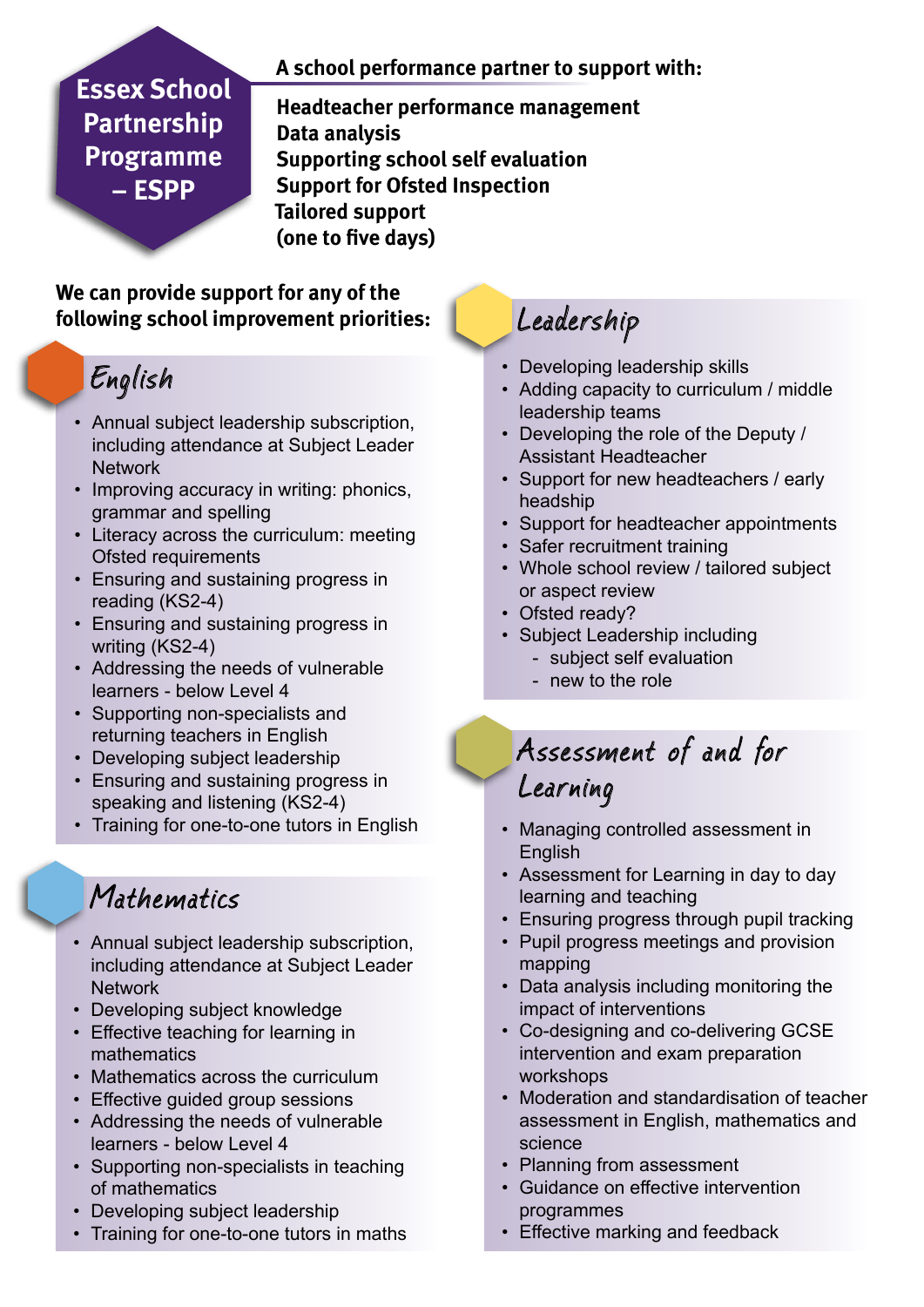### Learning and teaching

- Effective L&T for E-Bacc
- Developing the quality of learning and teaching
	- from satisfactory to good
	- from good to outstanding
- Judging the effectiveness of learning and teaching through lesson evaluation, work scrutiny, planning and pupil voice - links to revised Ofsted framework
- Developing teaching quality through Lesson Study or Professional Learning **Triads**
- Lesson observation and feedback including judging progress in lessons
- Assessment for Learning in the classroom
- Supporting the academically able
- Enhancing provision for vulnerable groups
- Behaviour for learning
- Developing and supporting vulnerable staff
- Improving the quality of L&T in the foundation subjects
- Teaching through shared and guided approaches

### Ethnic minority achievement

- The EAL confident school
- Achieving equality, diversity and inclusion
- Supporting EAL learners new arrivals and more advanced bilingual learners
- Effective assessment for EAL learners
- EAL or SEN?

# Support for governors

• A range of themed and bespoke support for Governors, complementary to the Governor and Clerk Professional Learning and Development subscription

### Science

- Annual Subject Leader Subscription including attendance at Subject Leader **Network**
- Science curriculum development
- Developing the quality of learning and teaching in science to ensure progress
- Literacy in science supporting the development of 'Quality Written Communication'
- Developing active learning in science
- Supporting non-specialist teachers of biology, chemistry or physics

### Curriculum

- Planning for E-Bacc
- Curriculum design and development
- Developing whole school ICT
- Subject development
- PSHE and citizenship education
- Religious Education

# Support staff

- Making effective use of support staff
- Supporting learners in the classroom
- Training for specific intervention programmes
- New to the role? Support for LSAs/TAs
- **Effective Assessment for Learning**

# Bespoke consultancy

• Bespoke consultancy built around your school's needs

For more details, or to discuss a bespoke programme of support for your school, network or cluster please contact us at Schools' Learning and Development:

**Tel:** 01245 434300 **Email:** schools-ld@essex.gov.uk **Web:** http://training.e-gfl.org/go/ec